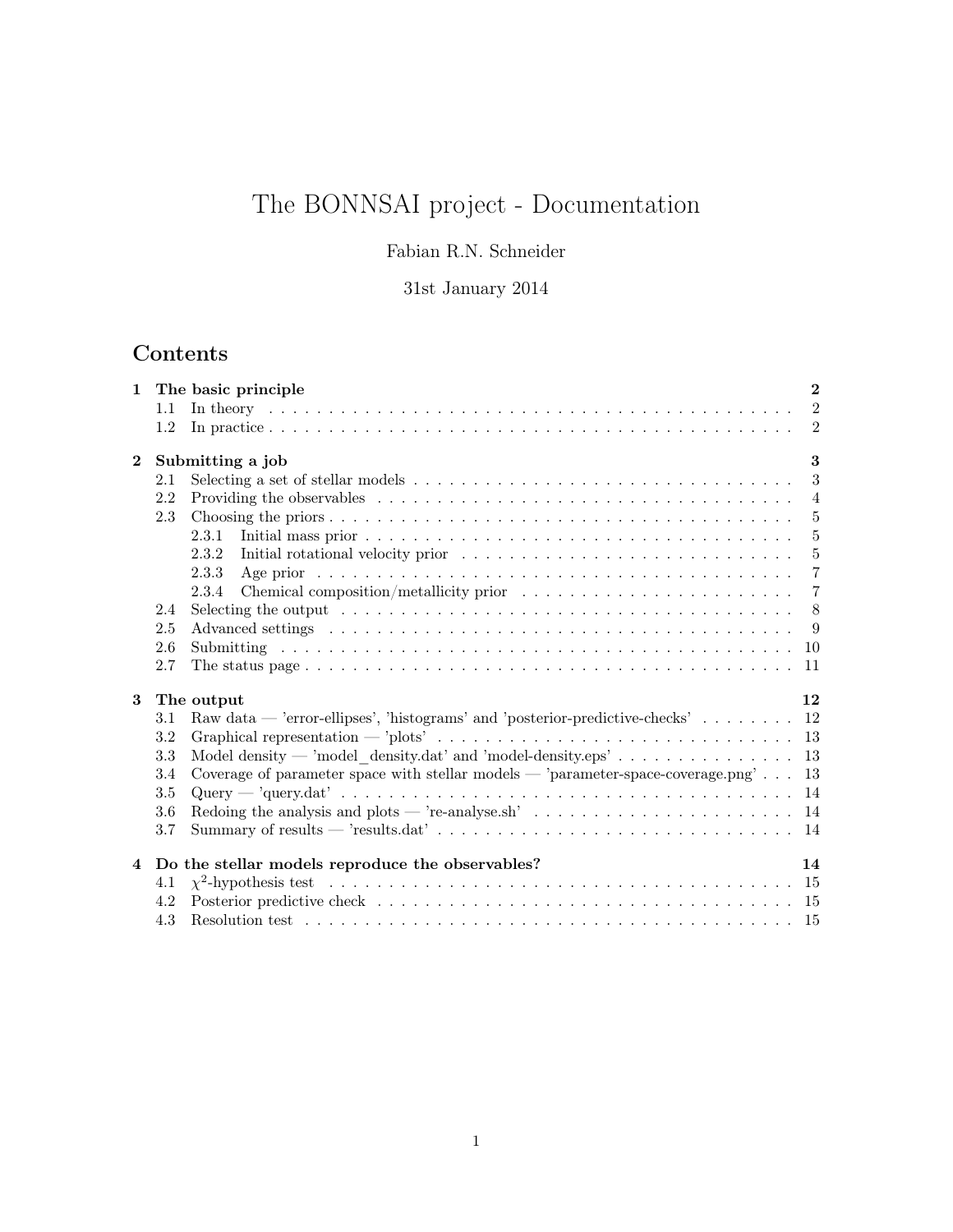### 1 The basic principle

### 1.1 In theory

The aim of the BONNSAI project is to offer a possibility to match an arbitrary set of observables  $d$ of stars such as luminosities, effective temperatures, surface abundances etc. and their uncertainties simultaneously to stellar models to find probability distribution functions of stellar model parameters  $m$  such as initial mass and stellar age. Our approach takes prior knowledge like the initial mass function or the distribution of rotational velocities into account and is based upon Bayes' theorem,

$$
p(\mathbf{m}|\mathbf{d}) \propto p(\mathbf{d}|\mathbf{m})p(\mathbf{m}),\tag{1}
$$

which connects the posterior probability,  $p(m|d)$ , of the model parameters m given the observational data d to the likelihood,  $p(d|m)$ , i.e. the probability of the observed data given the model, and the prior function,  $p(m)$ , i.e. the a priori probability of the model parameters. Bayes' theorem follows directly from the definition of conditional probabilities.

Currently we support two different kind of likelihood functions: (1) a Gaussian- and (2) a stepfunction. The combined likelihood function is given by the product of the individual likelihood functions for each observable  $L_i = L(d_i | \mathbf{m})$ , i.e.  $p(\mathbf{d} | \mathbf{m}) = \prod_i L_i$ . Doing so, we assume that all observables are independent of each other, i.e. that there are no correlations between them. This is however not necessarily always the case. The Gaussian function is used if observables including  $1\sigma$  uncertainties are known and the step function if only lower and upper limits are known (e.g. if only an upper limit on a surface abundance is known).

#### 1.2 In practice

In practice, BONNSAI does the following steps:

- 1. select those stellar models that are within  $5\sigma$  of the observables from a database (this limits the parameter space to speed up the process)
- 2. compute the posterior probability given the likelihood and prior for each selected stellar model according to Bayes' theorem (Eq. 1)
- 3. add the posterior probabilities of all selected stellar models to create histograms and 2d posterior probability maps for stellar parameters
- 4. re-normalize the posterior probabilities such that  $\int_{m} p(m|\boldsymbol{d}) dm = 1$
- 5. analyse the posterior probability distributions to provide mean, median and mode including  $1\sigma$ uncertainties for all requested stellar parameters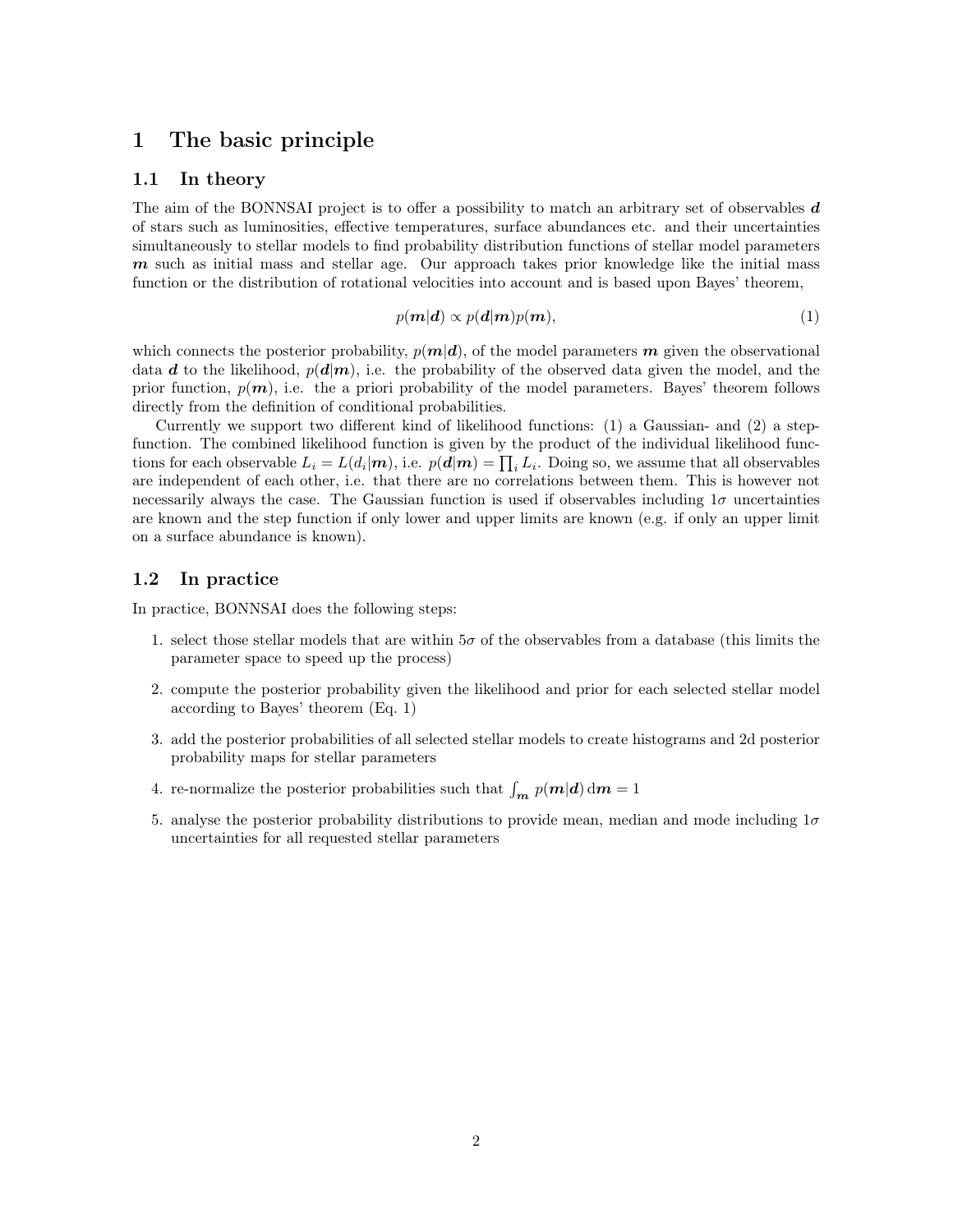### 2 Submitting a job

Submitting a job is a five step process. First, the set of stellar models is chosen, second the observables including their uncertainties are provided, third the prior functions are chosen, forth the exact output is selected, fifth the advanced settings are adjusted and sixth the job is submitted. The steps are described in detail below.

### 2.1 Selecting a set of stellar models

|                                             | <b>The BONNSAI project</b>                                                                                                |                          | <b>STATUS RESOURCES DOCUMENTATION</b> |  |
|---------------------------------------------|---------------------------------------------------------------------------------------------------------------------------|--------------------------|---------------------------------------|--|
| Select Stellar Models: Choose stellar model | Choose stellar model                                                                                                      |                          |                                       |  |
|                                             | BONN-MW (Brott et al. 2011)<br>Obser BONN-LMC (Brott et al. 2011, Köhler et al. in prep.)<br>BONN-SMC (Brott et al. 2011) | <b>Advanced Settings</b> | <b>Submit Page</b>                    |  |
|                                             | Please select a stellar model from the drop-down menu above before continuing with this step.                             |                          |                                       |  |

Figure 1: First step: selecting an appropriate set of stellar models for a given star.

At the very beginning, an appropriate set of stellar models has to be chosen (Fig. 1). Table 1 gives an overview of the stellar models that are currently supported by BONNSAI. The observed star has to be covered by the stellar models e.g. in mass. Otherwise, BONNSAI can fail and no output will be generated. BONNSAI automatically tests whether the provided observables are covered by the stellar grid. Note however that e.g. the luminosity and effective temperature of a Galactic mainsequence star might also be covered by stellar models of a different metallicity. After selecting the stellar models, BONNSAI assigns an internal job identification number (job ID) to each request which will be displayed at the top of the page. The job ID is needed to see the status of the job (click on "Status" and type in the job ID).

Table 1: Stellar models supported by BONNSAI.

| Stellar models                                        | Z                          | $M_{\rm ini}$ | $v_{\rm ini}$ | Age | <b>Notes</b>                                                                                                                                                                                                               |
|-------------------------------------------------------|----------------------------|---------------|---------------|-----|----------------------------------------------------------------------------------------------------------------------------------------------------------------------------------------------------------------------------|
| Bonn $MW1$<br>Bonn $LMC^{1,2}$<br>Bonn $\text{SMC}^1$ | 0.0088<br>0.0047<br>0.0021 |               |               |     | $5-50 \text{ M}_{\odot}$ 0-600 km s <sup>-1</sup> 0-100 Myr MS single stars<br>$5-500 M_{\odot}$ 0-600 km s <sup>-1</sup> 0-100 Myr MS single stars<br>$5-60 M_{\odot}$ 0-600 km s <sup>-1</sup> 0-100 Myr MS single stars |

References:  $\frac{1}{1}$  Brott et al. (2011),  $\frac{2}{1}$  Koehler et al. (in preparation)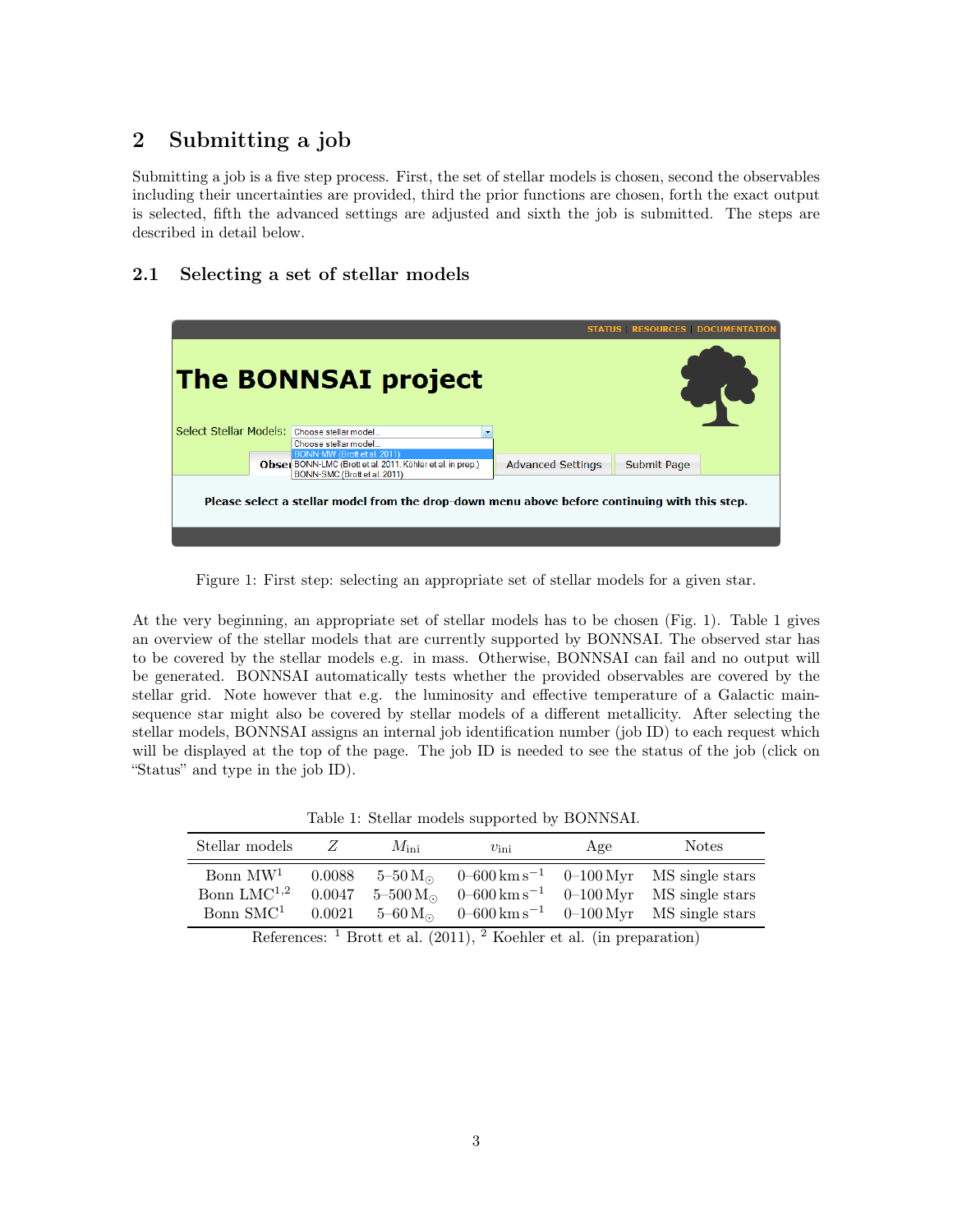#### 2.2 Providing the observables

|                                                                                                                                                                                                                                                                                                                                                                                                  |                                                                                                                                         |                                                                                               |                                                                                                                                                                                                                         |                                                                                                                                | <b>STATUS RESOURCES DOCUMENTATION</b> |  |  |
|--------------------------------------------------------------------------------------------------------------------------------------------------------------------------------------------------------------------------------------------------------------------------------------------------------------------------------------------------------------------------------------------------|-----------------------------------------------------------------------------------------------------------------------------------------|-----------------------------------------------------------------------------------------------|-------------------------------------------------------------------------------------------------------------------------------------------------------------------------------------------------------------------------|--------------------------------------------------------------------------------------------------------------------------------|---------------------------------------|--|--|
| <b>The BONNSAI project</b><br>Selected Stellar Models: <b>BONN-MW</b> - Reset (all provided information will be lost)                                                                                                                                                                                                                                                                            |                                                                                                                                         |                                                                                               |                                                                                                                                                                                                                         |                                                                                                                                |                                       |  |  |
|                                                                                                                                                                                                                                                                                                                                                                                                  | <b>Observables</b>                                                                                                                      | <b>Priors</b>                                                                                 | <b>Output Setting</b>                                                                                                                                                                                                   | <b>Advanced Settings</b>                                                                                                       | <b>Submit Page</b>                    |  |  |
| Select your observables and provide their values including uncertainties. Keep in mind that each set<br>of stellar models covers only finite ranges in e.g. initial mass and might be limited to e.g. main-sequence<br>stars.<br>Stellar model:<br><b>BONN-MW</b><br>MS single stars; $M_{\text{ini}} = 560 M_{\odot}$ , $v_{\text{ini}} = 0600 \text{ km s}^{-1}$ , $Z = 0.0088$<br>Properties: |                                                                                                                                         |                                                                                               |                                                                                                                                                                                                                         |                                                                                                                                |                                       |  |  |
| Reference(s):<br>Stard ID:<br>$\boxtimes$ log $L/L_{\odot}$<br>$\triangledown T_{\rm eff}$<br>$\Box$ $\log(g/\text{cgs})$<br>$\Box$ v sin i                                                                                                                                                                                                                                                      | Star<br>Gaussian<br>$\left\vert \mathbf{v}\right\vert$ and $\left\vert \mathbf{v}\right\vert$<br>Gaussian<br>$\blacksquare$<br>Gaussian | Brott et al. 2011<br>V3903 Sqr A<br>Effective temperature<br>inclination towards the observer | Stellar bolometric luminosity<br>$\log L/L_{\odot} = (5.088 + 0.087 - 0.087)$<br>$T_{\text{eff}}$ = (38000 + 1900 - 1900 ) K<br>Acceleration g on the stellar surface<br>$\log(g/\text{cgs}) = (4.058 + 0.016 - 0.016)$ | Stellar name or identification number (optional)<br>Current rotational velocity at the equator multiplied with the sine of the | <b>Observables</b>                    |  |  |

Figure 2: Second step: providing the observables including their uncertainties.

In the second step, the observables including their uncertainties have to be provided. At the top of the page, a brief summary of the chosen stellar models is given to assist the user to judge whether the chosen stellar models are the correct ones (if not, click "Reset" and chose a more appropriate set of stellar models). A stellar name or identification number should be selected; otherwise, an automatic name consisting of the current date is used.

A list of stellar quantities supported by the chosen stellar models is presented. Clicking on the stellar quantity (or checking the checkbox), makes the input fields for the values and the  $1\sigma$  uncertainties of the observable visible. Furthermore the likelihood function can be changed from Gaussian to lower or upper limit. In the latter cases, no uncertainties need to be provided. Note however, that at least one observable must follow a Gaussian likelihood, i.e. providing observables with lower and upper limits only does not work at the moment.

In Fig. 2, we show an example for the primary O7V star of the Galactic binary V3903 Sgr. The observational data is from Torres et al. (2010).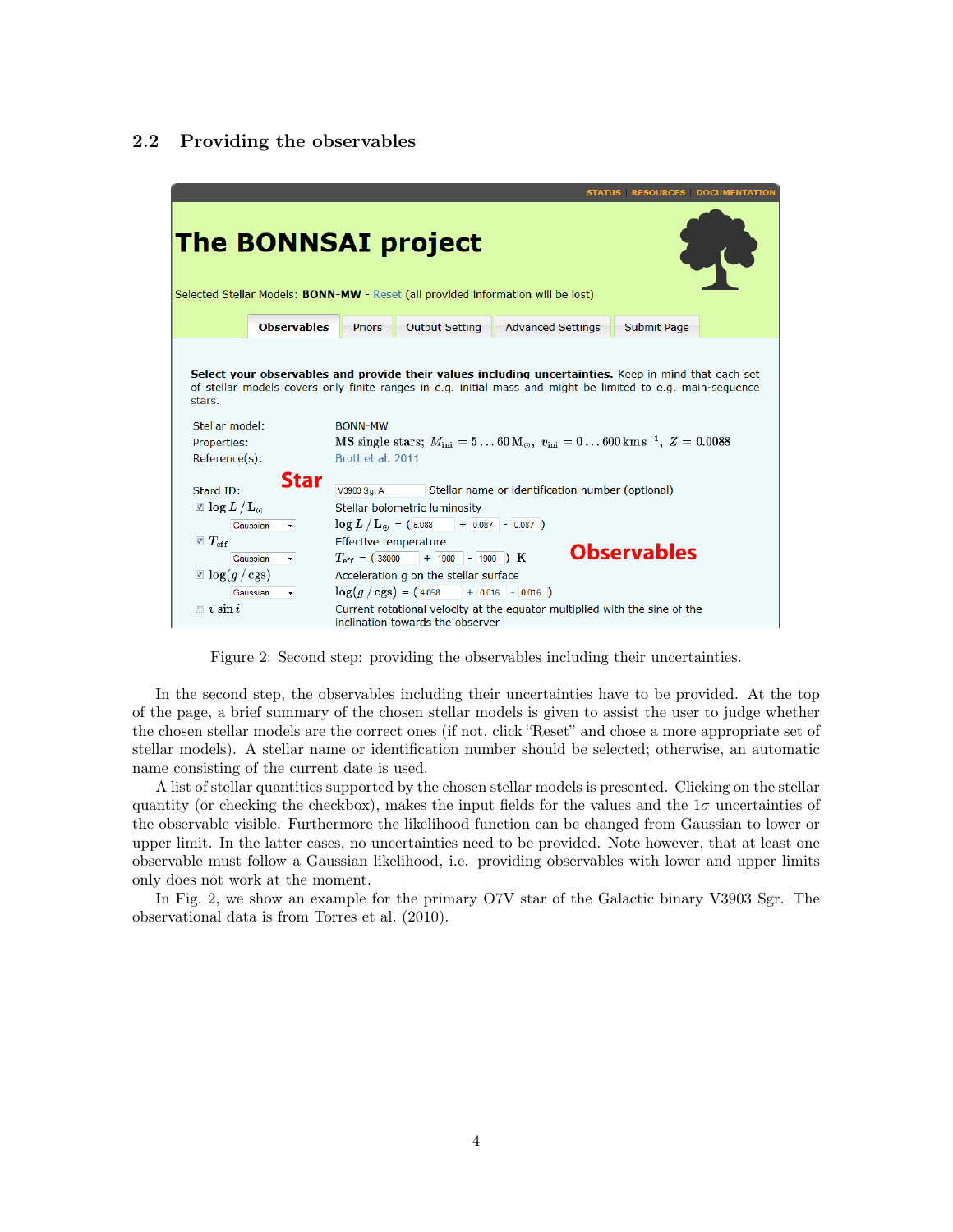### 2.3 Choosing the priors



Figure 3: Third step: choosing the priors for the model parameters.

The third step involves choosing the appropriate priors. Priors reflect a priori knowledge on the stellar model parameters, i.e. for single stars on the stellar initial mass, the initial rotational velocity, the age and the chemical composition/metallicity. For each model parameter a prior function has to be chosen which directly goes into the computation of the posterior probabilities through Bayes' theorem (Eq. 1). By a 'flat' prior we denote a prior that attributes every value of a model parameter the same probability, i.e. every possible model parameter is equally probable. So choosing flat priors for all model parameters corresponds to doing a maximum likelihood analysis. For stars, the initial mass function tells us that not each initial mass is equally probable but that lower stellar masses are preferred over higher masses (e.g. Salpeter, 1955). Similarly, not all initial rotational velocities are equally probable. We describe the available priors in the following sections.

#### 2.3.1 Initial mass prior

Flat All initial masses are equally probable.

**Power-law** A simple power-law function with user-defined slope  $\gamma$  which is often used to express mass functions,

$$
p(M_{\rm ini}) \propto M_{\rm ini}^{\gamma}.\tag{2}
$$

Salpeter A Salpeter initial mass function (Salpeter, 1955), i.e. a power-law (Eq. 2) with fixed slope  $\gamma = -2.35$ , for all initial masses. Note that this is a good approximation for stars with initial masses  $\gtrsim 1 \,\mathrm{M}_{\odot}$  (see e.g. Bastian et al., 2010).

#### 2.3.2 Initial rotational velocity prior

Flat All initial rotational velocities are equally probable.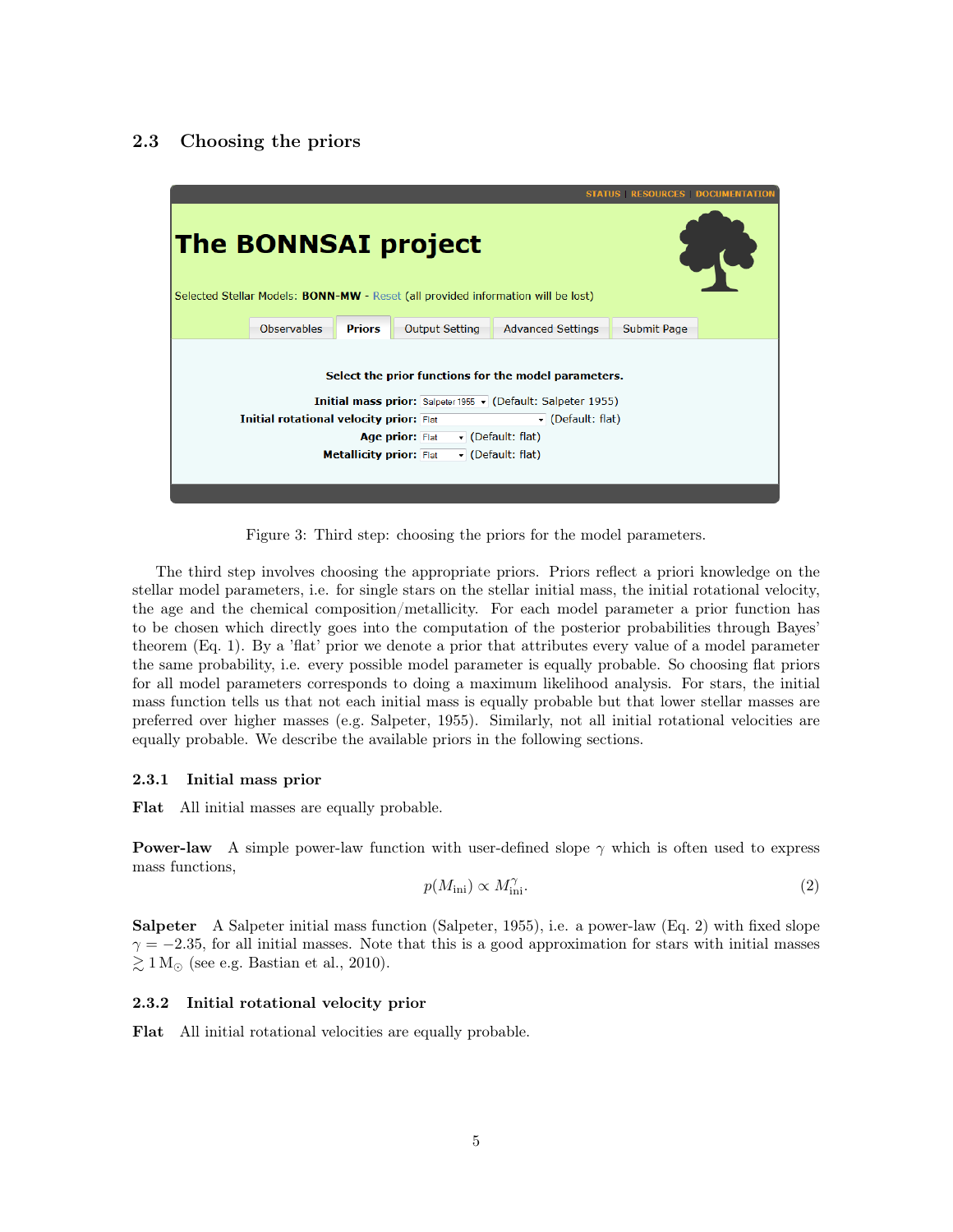**Gaussian** Two-piece Gaussian for initial rotational velocities  $v_{\text{ini}}$  with mean  $\mu$  and standard deviations  $\sigma_+$  and  $\sigma_-,$ 

$$
p(v_{\rm ini}; \mu, \sigma) = \frac{2}{\sqrt{2\pi}(\sigma_+ + \sigma_-)} \exp\left[-\frac{1}{2}\left(\frac{v_{\rm ini} - \mu}{\sigma}\right)^2\right], \quad \sigma = \begin{cases} \sigma_+ & \text{for } v_{\rm ini} > \mu \\ \sigma_- & \text{for } v_{\rm ini} \leq \mu \end{cases}.
$$

The two-piece Gaussian results in the usual Gaussian for  $\sigma_+ = \sigma_-$ .

**Maxwellian** Maxwell-Boltzmann distribution of initial rotational velocities  $v_{\text{ini}}$  specified by  $\sigma$  (see also Deutsch, 1970),

$$
p(v_{\text{ini}};\sigma) = \sqrt{\frac{2}{\pi}} \frac{v_{\text{ini}}^2}{\sigma^3} \exp\left[-\frac{v_{\text{ini}}^2}{2\sigma^2}\right].
$$

Tsallis distribution The Tsallis and Kaniadakis distributions are suggested by Carvalho et al.  $(2009)$  because they do represent the observed v sin i distributions of FG-stars. The functional form of the Tsallis distribution, a generalized Maxwellian distribution, is governed by two parameters,  $q$  and  $\sigma$ , and results in a Maxwellian for  $q \to 1$ ,

$$
p(v_{\text{ini}}; q, \sigma) = v_{\text{ini}} \exp_q\left(-\frac{v_{\text{ini}}^2}{\sigma^2}\right), \exp_q(f) = (1 + (1 - q)f)^{\frac{1}{1 - q}}.
$$

Kaniadakis distribution The Tsallis and Kaniadakis distributions are suggested by Carvalho et al. (2009) because they do represent the observed v sin i distributions of FG-stars. The functional form of the Kaniadakis distribution, a generalized Maxwellian distribution, is governed by two parameters,  $\kappa$  and  $\sigma$ , and results in a Maxwellian for  $\kappa \to 0$ ,

$$
p(v_{\rm ini}; \kappa, \sigma) = v_{\rm ini} \exp_{\kappa} \left( -\frac{v_{\rm ini}^2}{\sigma^2} \right), \quad \exp_{\kappa}(f) = \left( \sqrt{1 + \kappa^2 f^2} + \kappa f \right)^{\frac{1}{\kappa}}.
$$

Hunter et al. 2008 The distribution of present-day rotational velocities as determined by Hunter et al. (2008) are used as the prior for the initial rotational velocities. The observed distributions are approximated by Gaussian functions,

$$
p(v_{\rm ini}) = \frac{1}{\sqrt{2\pi}\sigma_v} \exp\left(-\frac{(v_{\rm ini} - \mu_v)^2}{2\sigma_v^2}\right),\,
$$

where the mean rotational velocity  $\mu_v$  and standard deviation  $\sigma_v$  are different for stars in the Milky Way (MW), the Large Magellanic Cloud (LMC) and the Small Magellanic Cloud (SMC). For the MW and LMC we use  $\mu_v = 100 \text{ km s}^{-1}$  and  $\sigma_v = 106 \text{ km s}^{-1}$  and for the SMC  $\mu_v = 175 \text{ km s}^{-1}$  and  $\sigma_v = 106 \,\mathrm{km \,s^{-1}}$ . These distributions result in low probabilities for initial non-rotating stars and stars which rotate very fast  $(v_{\text{ini}} \gtrsim 200-300 \text{ km s}^{-1})$ .

**Ramirez-Agudelo et al. 2013** Functional form of the observed equatorial rotational velocity  $v_e$ distribution of LMC O-stars (Ramírez-Agudelo et al., 2013). The functional form is a combination of a Gamma- and Gaussian-distribution — the Gamma distribution represents the low  $v_e$ 's while the Gaussian represents the higher  $v_e$ 's. The form is

$$
p(v_{\rm ini}) = 0.43g(v_{\rm ini}; \alpha = 4.82, \beta = 1/25) + 0.67N(v_{\rm ini}; \mu = 205 \,\mathrm{km\,s^{-1}}, \sigma = 190 \,\mathrm{km\,s^{-1}}),
$$

with

$$
g(x; \alpha, \beta) = \frac{\beta^{\alpha}}{\Gamma(\alpha)} x^{\alpha - 1} \exp(-\beta x),
$$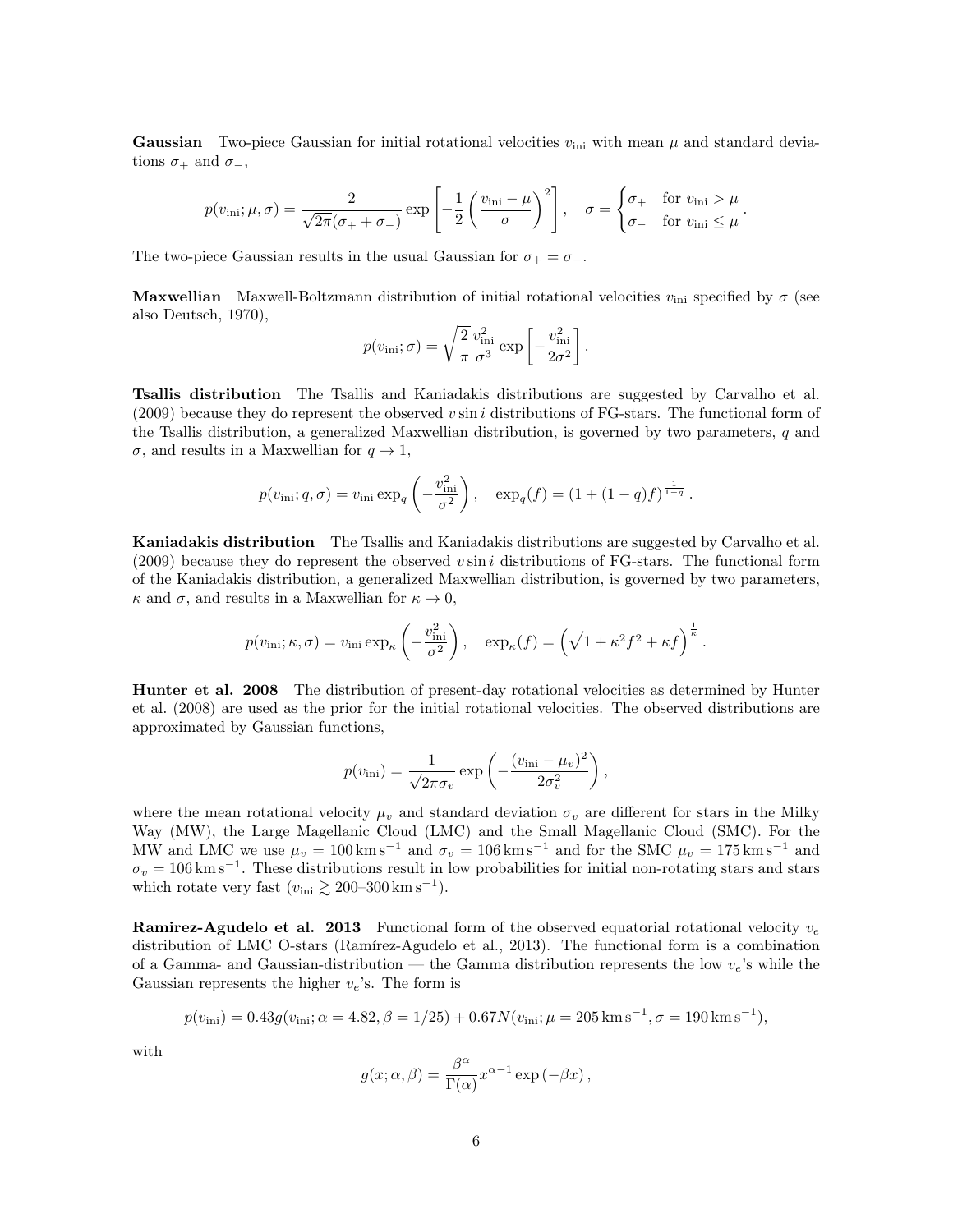where  $\Gamma(\alpha)$  is the Gamma function, and

$$
N(x; \mu \sigma) = \frac{1}{\sqrt{2\pi}\sigma} \exp\left[-\frac{1}{2}\left(\frac{x-\mu}{\sigma}\right)^2\right].
$$

Dufton et al. 2013 Observed equatorial rotational velocity distribution of LMC B-stars (Dufton et al., 2013). BONNSAI uses the empirical numbers from Table 6 in Dufton et al. (2013).

#### 2.3.3 Age prior

The age prior might be interesting if e.g. the observed star belongs to a star cluster of known age. The age of the star cluster can then be used as prior knowledge of the age of the star. At the moment, we have no other built-in function except for a flat prior.

Flat All ages are equally probable.

**Gaussian** Two-piece Gaussian for stellar ages  $\tau$  with mean  $\mu$  and standard deviations  $\sigma_+$  and  $\sigma_-$ ,

$$
p(\tau; \mu, \sigma) = \frac{2}{\sqrt{2\pi}(\sigma_+ + \sigma_-)} \exp\left[-\frac{1}{2}\left(\frac{\tau - \mu}{\sigma}\right)^2\right], \quad \sigma = \begin{cases} \sigma_+ & \text{for } \tau > \mu \\ \sigma_- & \text{for } \tau \leq \mu \end{cases}.
$$

The two-piece Gaussian results in the usual Gaussian for  $\sigma_+ = \sigma_-$ .

#### 2.3.4 Chemical composition/metallicity prior

At the moment, we have no other built-in function except for a flat prior. Furthermore, the currently available stellar models (Tab. 1) are for one metallicity only, i.e. the metallicity is no model parameter. Different sets of stellar models will be included in the future and therefore have this dimension.

Flat All metallicities are equally probable.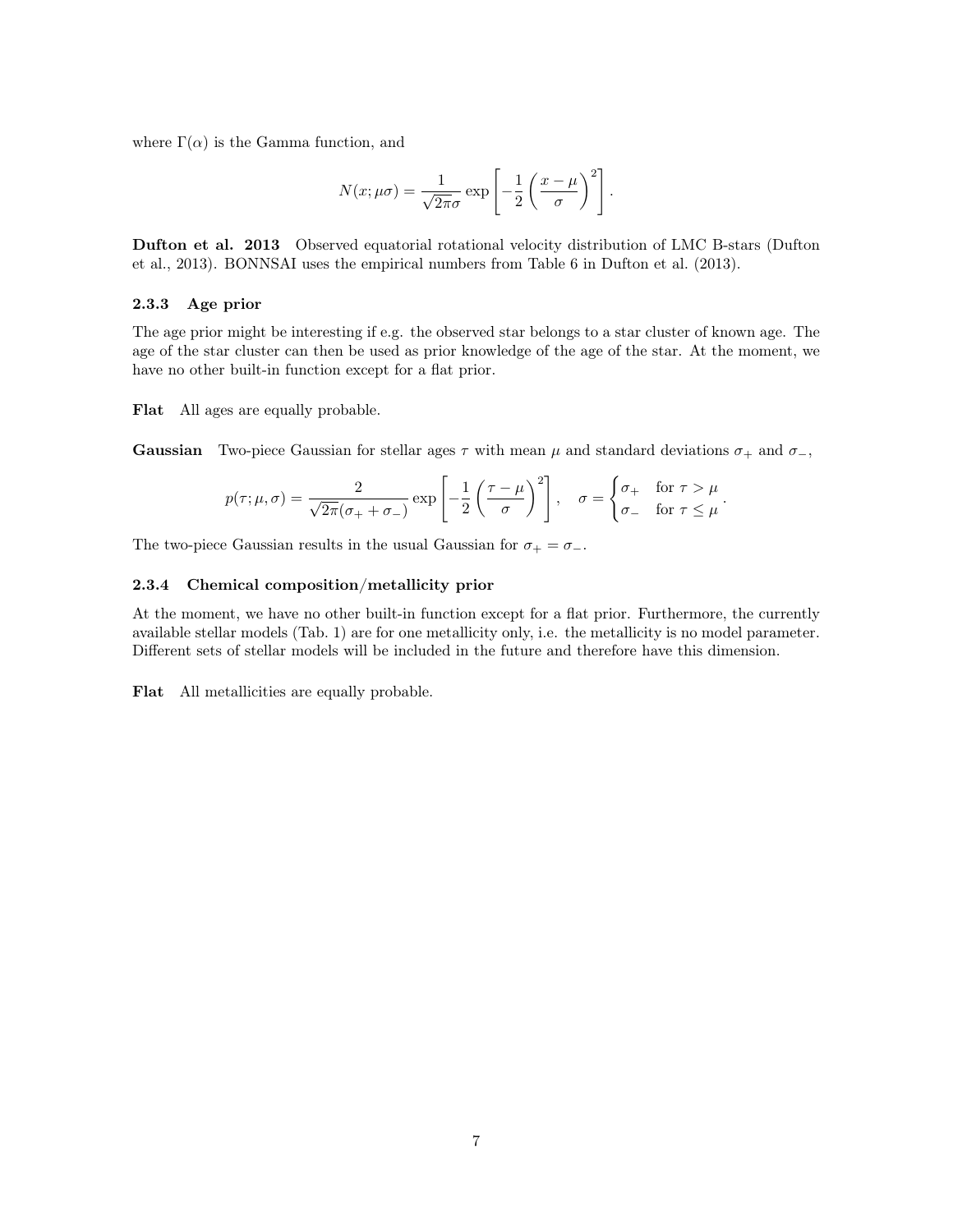#### 2.4 Selecting the output

|                                                                                                                |                          |                          |                           |                                                 |                               |                                                                        | <b>STATUS   RESOURCES   DOCUMENTATIOI</b> |  |
|----------------------------------------------------------------------------------------------------------------|--------------------------|--------------------------|---------------------------|-------------------------------------------------|-------------------------------|------------------------------------------------------------------------|-------------------------------------------|--|
| <b>The BONNSAI project</b><br>Selected Stellar Models: BONN-MW - Reset (all provided information will be lost) |                          |                          |                           |                                                 |                               |                                                                        |                                           |  |
|                                                                                                                |                          |                          | <b>Observables</b>        | <b>Priors</b>                                   | <b>Output Setting</b>         | <b>Advanced Settings</b>                                               | <b>Submit Page</b>                        |  |
| 1 <sub>d</sub>                                                                                                 |                          |                          | 2d                        |                                                 | Select the output quantities. |                                                                        |                                           |  |
|                                                                                                                | 1d                       |                          |                           |                                                 |                               | 2d Posterior probability distribution (1d=histogram; 2d=error ellipse) |                                           |  |
|                                                                                                                | $\overline{\mathbf{v}}$  | $\overline{\mathbf{v}}$  | $M_{\rm ini}$             |                                                 | Initial stellar mass          |                                                                        |                                           |  |
|                                                                                                                | $\sqrt{2}$               | $\blacktriangledown$     | Age                       |                                                 | Stellar age                   |                                                                        |                                           |  |
|                                                                                                                | $\sqrt{2}$               | $\sqrt{}$                | $v_{\rm ini}$             |                                                 |                               | Initial rotational velocity at the equator                             |                                           |  |
|                                                                                                                | $\overline{\mathcal{J}}$ |                          | $\Box$ $M_{\rm act}$      |                                                 | <b>Current stellar mass</b>   |                                                                        |                                           |  |
|                                                                                                                | $\overline{\mathbf{v}}$  | $\overline{\phantom{a}}$ | $\boldsymbol{R}$          |                                                 | Stellar radius                |                                                                        |                                           |  |
|                                                                                                                | $\overline{\mathbf{v}}$  |                          | $v_{\rm rot}$             |                                                 |                               | Current rotational velocity at the equator                             |                                           |  |
|                                                                                                                | $\overline{\mathbf{v}}$  |                          | $\Box$ $\log L/L_{\odot}$ |                                                 | Stellar bolometric luminosity |                                                                        |                                           |  |
|                                                                                                                | $\overline{\mathbf{v}}$  |                          | $T_{\rm eff}$             |                                                 | Effective temperature         |                                                                        |                                           |  |
|                                                                                                                | $\boldsymbol{J}$         |                          | $\Box$ $\log(g/\cgs)$     |                                                 |                               | Acceleration g on the stellar surface                                  |                                           |  |
|                                                                                                                | $\Box$                   |                          |                           | $\Box$ $\log(\dot{M}/M_{\odot} \,\rm{yr}^{-1})$ | Wind mass loss rate           |                                                                        |                                           |  |
|                                                                                                                | $\sqrt{2}$               |                          | $\Box$ $X_{\rm He}$       |                                                 |                               | Helium mass fraction at the surface                                    |                                           |  |
|                                                                                                                | $\Box$                   |                          | $\Box$ $X_{\rm H}$        |                                                 |                               | Hydrogen mass fraction at the surface                                  |                                           |  |
|                                                                                                                | $\overline{\mathbf{v}}$  |                          |                           | $\Box$ log(He/H) + 12                           |                               | Helium abundance relative to hydrogen                                  |                                           |  |
|                                                                                                                | $\overline{\mathsf{v}}$  |                          |                           | $\Box$ log(C/H) + 12                            |                               | Carbon abundance relative to hydrogen                                  |                                           |  |
|                                                                                                                | $\sqrt{2}$               |                          |                           | $\Box$ $\log(N/H) + 12$                         |                               | Nitrogen abundance relative to hydrogen                                |                                           |  |
|                                                                                                                | $\overline{\mathbf{v}}$  |                          |                           | $\Box$ log(O/H) + 12                            |                               | Oxygen abundance relative to hydrogen                                  |                                           |  |
|                                                                                                                | $\Box$                   |                          |                           | $\Box$ log(B/H) + 12                            |                               | Boron abundance relative to hydrogen                                   |                                           |  |
|                                                                                                                | $\blacksquare$           |                          |                           | $\Box$ log(Mg/H) + 12                           |                               | Magnesium abundance relative to hydrogen                               |                                           |  |

Figure 4: Forth step: selecting the output quantities.

Next, the output has to be specified. By default, several quantities such as initial stellar mass or age are selected. BONNSAI can produce two kinds of output: 1d or 2d posterior probability distributions. The 1d posterior probability distribution essentially is a histogram and the 2d distribution a 2-dimensional map of posterior probabilities. For each 1d distribution, BONNSAI computes the mean, median and mode including  $1\sigma$  uncertainties. So if you want to know e.g. the stellar radius of your observed star, make sure that the radius is selected from the list of possible output quantities. For 2d posterior distributions, at least two quantities have to be chosen; 2d maps are then computed for each possible combination of the selected quantities, i.e., for the default settings, posterior probability maps of initial stellar mass vs age, initial stellar mass vs initial rotational velocity and age vs. initial rotational velocity.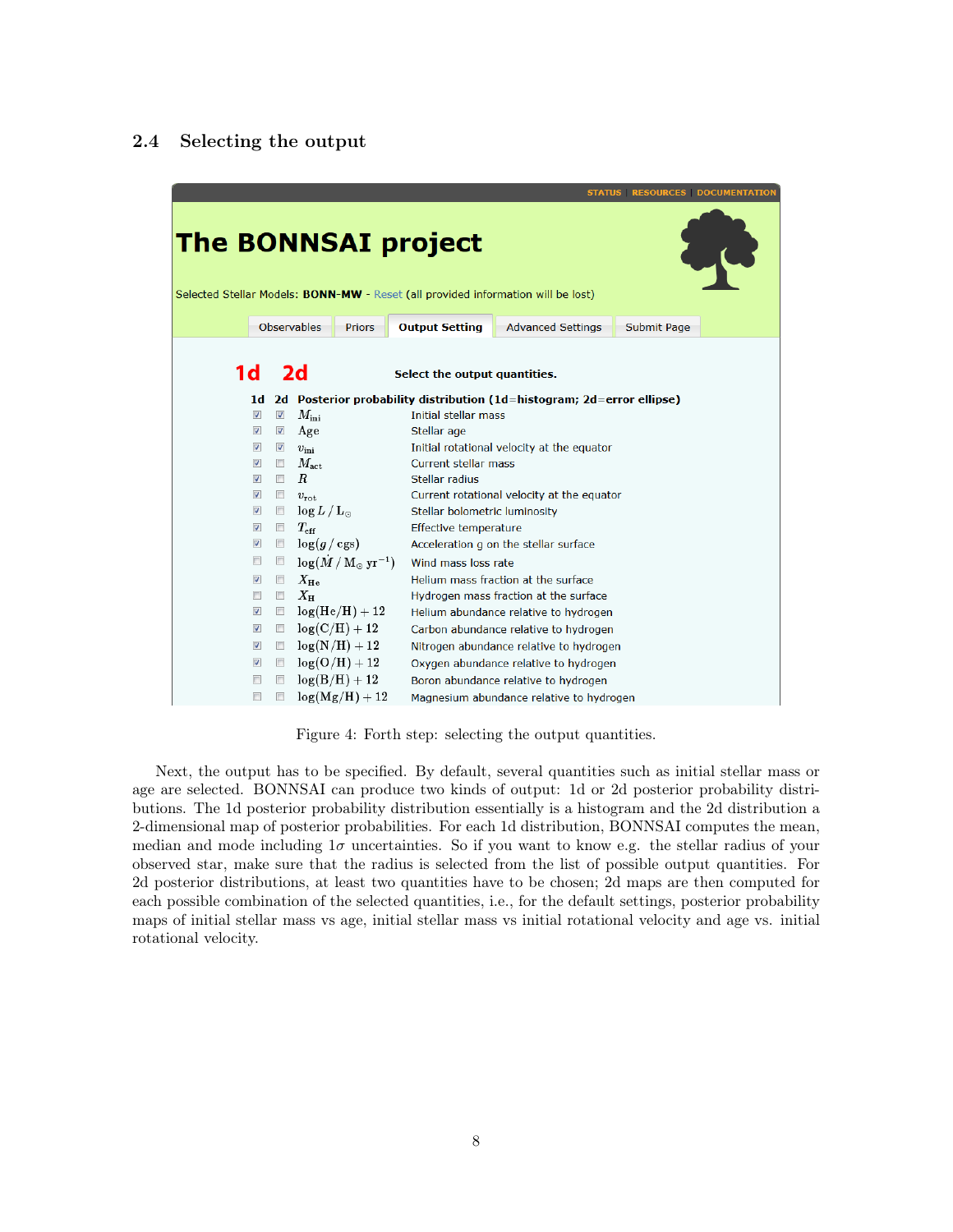### 2.5 Advanced settings



Figure 5: Fifth step: advanced settings.

Currently, there is only one advanced setting. You can set the significance level of the  $\chi^2$ -hypothesis test and the posterior predictive check (see Sec. 4).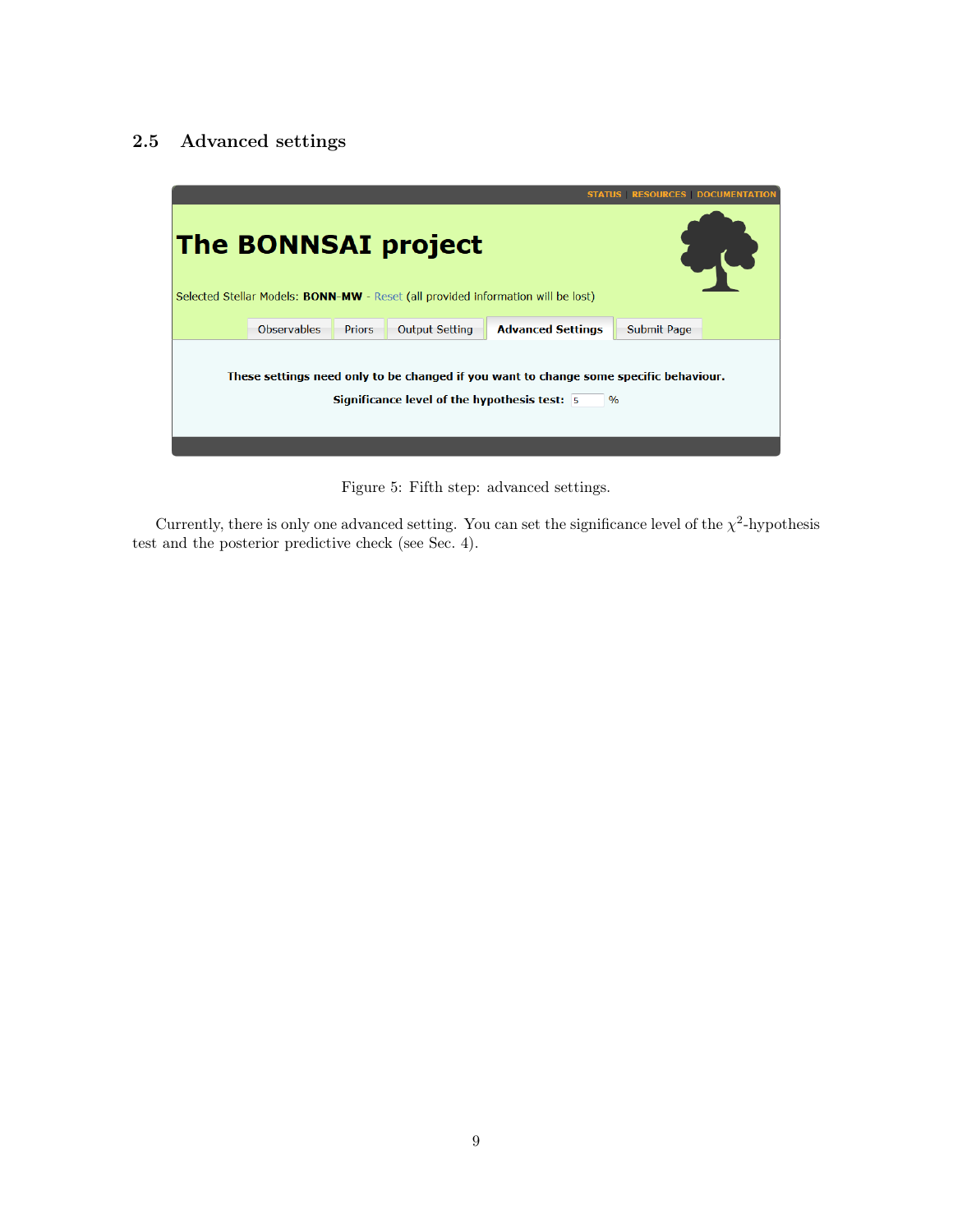### 2.6 Submitting



Figure 6: Sixth step: submitting the job.

Once all information are provided, the request can be submitted and will be executed as soon as there is a free computation slot in the internal queuing system of the server. You have to provide your email address because we will send you an email once your request has been finished. After submitting your request you will be forwarded to a status-page where you can see which step is currently being executed and also whether the job is still stuck in the queue.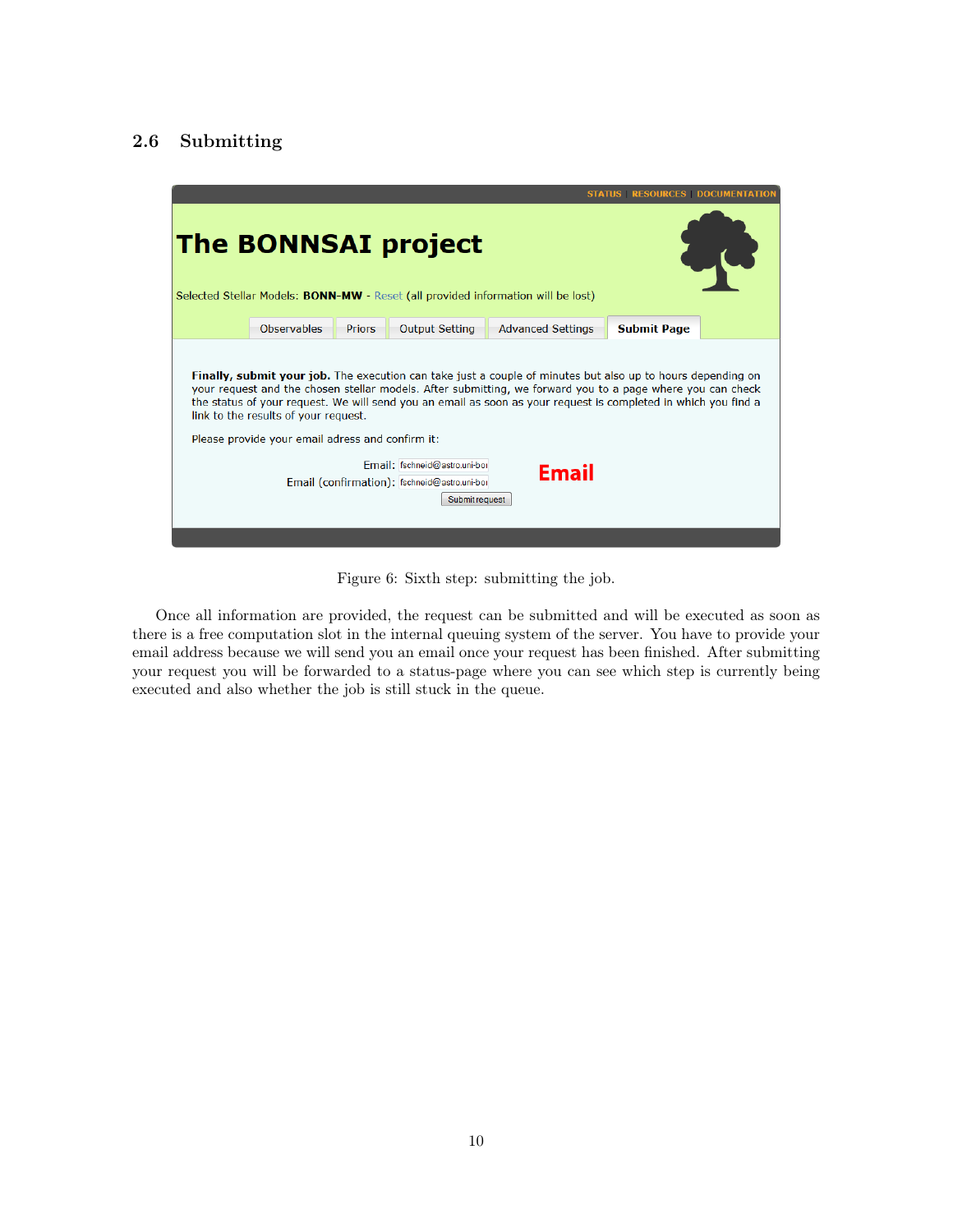#### 2.7 The status page



Figure 7: The status page.

Once the job is submitted, the status page of the job is loaded. There are three steps to finish the job (Fig. 7):

- 1. all stellar models within  $5\sigma$  of the observables are selected from the database
- 2. the posterior probabilities are computed
- 3. the posterior probability distributions are analysed and the output is created

A progress bar indicates the approximate remaining time. The status page can be closed at any time and re-accessed under bonnsai.astro.uni-bonn.de/status.php by typing in the job ID which is written at the top of the page (Fig. 7 and 8). The status page is reloaded every 30 s. When the job is finished, a brief summary of the results is presented. A download link is provided at the top of the page (Fig. 8) if the stellar models can reproduce the observations and if the resolution test is passed (Sec. 4). The density of stellar models around the observation can be displayed by clicking the link. It might happen that the uncertainties of a stellar parameter could not be determined reliably. In such a case, a warning will be displayed and the corresponding posterior probability distribution has to be inspected to judge how trustworthy the mode value and the uncertainties are. At the bottom of the status page, the standard output of BONNSAI is displayed. This is useful for advanced users because it contains all details of a request.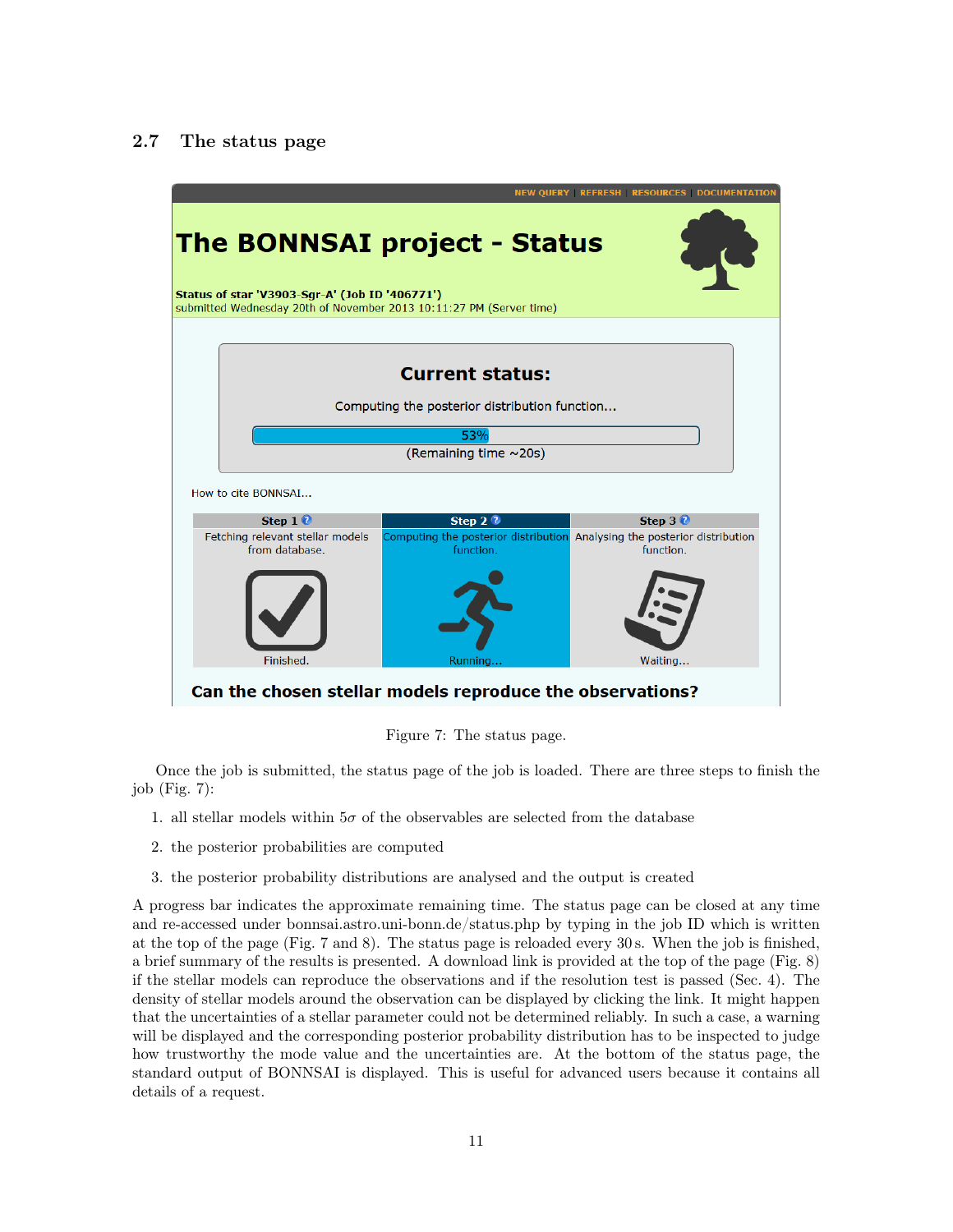| <b>NEW QUERY REFRESH RESOURCES DOCUMENTATION</b>                                                                                                                                       |  |
|----------------------------------------------------------------------------------------------------------------------------------------------------------------------------------------|--|
| <b>The BONNSAI project - Status</b><br><b>Job ID</b><br>Status of star 'V3903-Sgr-A' (Job ID '406771')<br>submitted Wednesday 20th of November 2013 10:11:27 PM (Server time)          |  |
| <b>Download</b><br><b>Current status:</b><br>Finished! Click here to download the results.                                                                                             |  |
| 100%<br>(Remaining time ~0s)                                                                                                                                                           |  |
| How to cite BONNSAI                                                                                                                                                                    |  |
| <b>Summary</b>                                                                                                                                                                         |  |
| The goodness-of-fit is $'+++$ ; the resolution test succeeded.<br>The probability distributions are therefore reliable.                                                                |  |
| Show/Hide model density                                                                                                                                                                |  |
| <b>Stellar key parameters</b>                                                                                                                                                          |  |
| $M_{\rm ini} = 27.40^{+2.40}_{-2.16} \rm\ M_{\odot}$ (68.3%)<br>• Age = $1.98^{+0.46}_{-0.37}$ Myr (68.3%)<br>• $v_{\text{ini}} = 440.00^{+38.08}_{-430.49} \text{ km s}^{-1}$ (90.7%) |  |

Figure 8: The status page.

### 3 The output

Once the job is finished and the observed star could be reproduced by the set of stellar models, a link to a zip-file with the output is provided. The zip-file contains three directories (D) and six files (F). An overview of these files and folders is given in Tab. 2 and details follow below.

### 3.1 Raw data — 'error-ellipses', 'histograms' and 'posterior-predictivechecks'

The raw data in the 'histograms' and 'error-ellipses' directories contain the binned and marginalised posterior probabilities. If you prefer to plot probability densities, you have to divide the provided probabilities by the widths of the bins. The binwidths are written in the header of the files. The data in the 'posterior-predictive-checks' folder contains the probability distribution functions of the differences between the predicted and original observables used as a goodness-of-fit test. A graphical representation of these differences is in the 'posterior-predictive-checks.eps' file.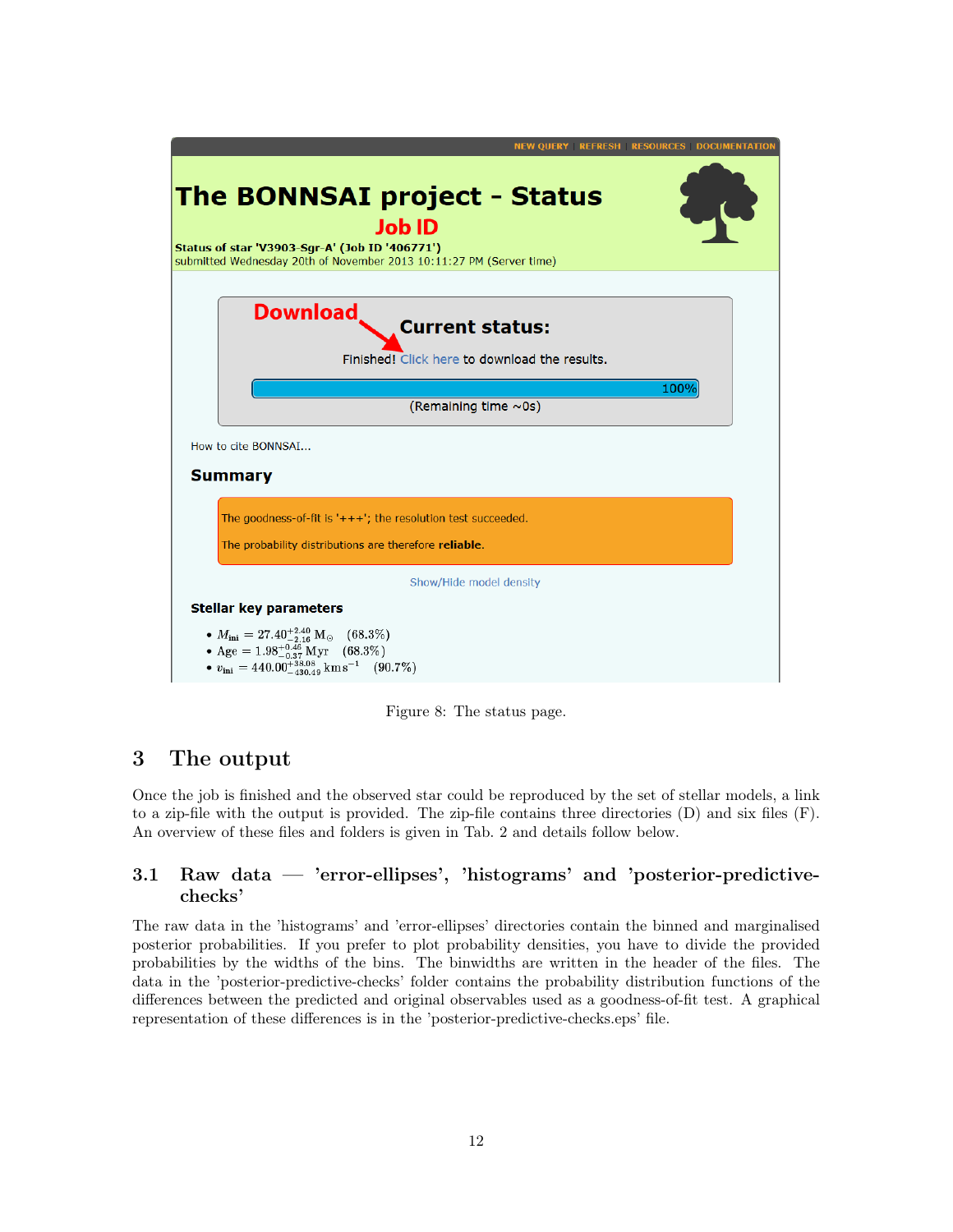|            | Filename                     | <b>Note</b>                                                |
|------------|------------------------------|------------------------------------------------------------|
|            | error-ellipses               | Raw 2d posterior probability distributions                 |
|            | histograms                   | Raw 1d posterior probability distributions                 |
|            | plots                        | Graphical representations of the 1d and 2d posterior       |
|            |                              | probability distributions                                  |
| F          | model density.dat            | Raw data of the stellar model density around the           |
|            |                              | observations                                               |
| F          | model-density.eps            | Graphical representation of the stellar model density      |
| $_{\rm F}$ | parameter-space-coverage.png | Graphical representation of the coverage of the observable |
|            |                              | parameter space with stellar models                        |
| F          | query.dat                    | Summary of the query send to and std-output of             |
|            |                              | <b>BONNSAI</b>                                             |
| F          | re-analyse.sh                | Shell script to redo all plots                             |
|            | results.dat                  | Summary of the determined parameters                       |

Table 2: Overview of the BONNSAI output files. Directories are indicated by a 'D' and files by a 'F'.

#### 3.2 Graphical representation — 'plots'

For each 1d and 2d posterior probability distribution, a plot is automatically generated. Shown are again the probabilities and not probability densities. Furthermore, the mean, median and mode including their  $1\sigma$  uncertainties are written to the histogram-plots. The probabilities contained within the uncertainties are provided in parenthesis. Sometimes it is not possible to define  $1\sigma$  uncertainties in which case the probability in parenthesis is different from the  $1\sigma$  value of 68.3%. Additionally, the 1, 2 and  $3\sigma$  ranges are indicated by colours in the 1d representations. Contour lines for the 1, 2 and  $3\sigma$ ranges can be added to the 2d maps but are disabled by default because of computational costs. But you can enable them when using our plotting routines that can be downloaded from the BONNSAI homepage (see resources page).

### 3.3 Model density  $-$  'model density.dat' and 'model-density.eps'

The model density and the cumulative number of models around the observables are provided in raw format in the 'model\_density.dat' text-file and plotted in 'model-density.eps'. The model density serves to test whether a observed star can be reproduced by the stellar models and the cumulative number of stellar models served to test the resolution of the stellar models around the observables (for more information see Sec. 4).

### 3.4 Coverage of parameter space with stellar models — 'parameter-spacecoverage.png'

All selected stellar models, i.e. all stellar models within  $5\sigma$  of the observations, are plotted as little dots in this figure together with the observables. If more than two observables are matched to the stellar models, a projection of all observables into two-dimensional planes is shown. The idea of this plot is to check visually how the stellar models are distributed around the observables to check how good the stellar models can reproduce the observations. Note that these plots can be misleading because they are projections — e.g. if the stellar models are aligned on the surface of a sphere while the observation is located right in the middle of the sphere, the projections would give a wrong impression of the coverage of the parameter space with stellar models. The model density helps out in such a situation.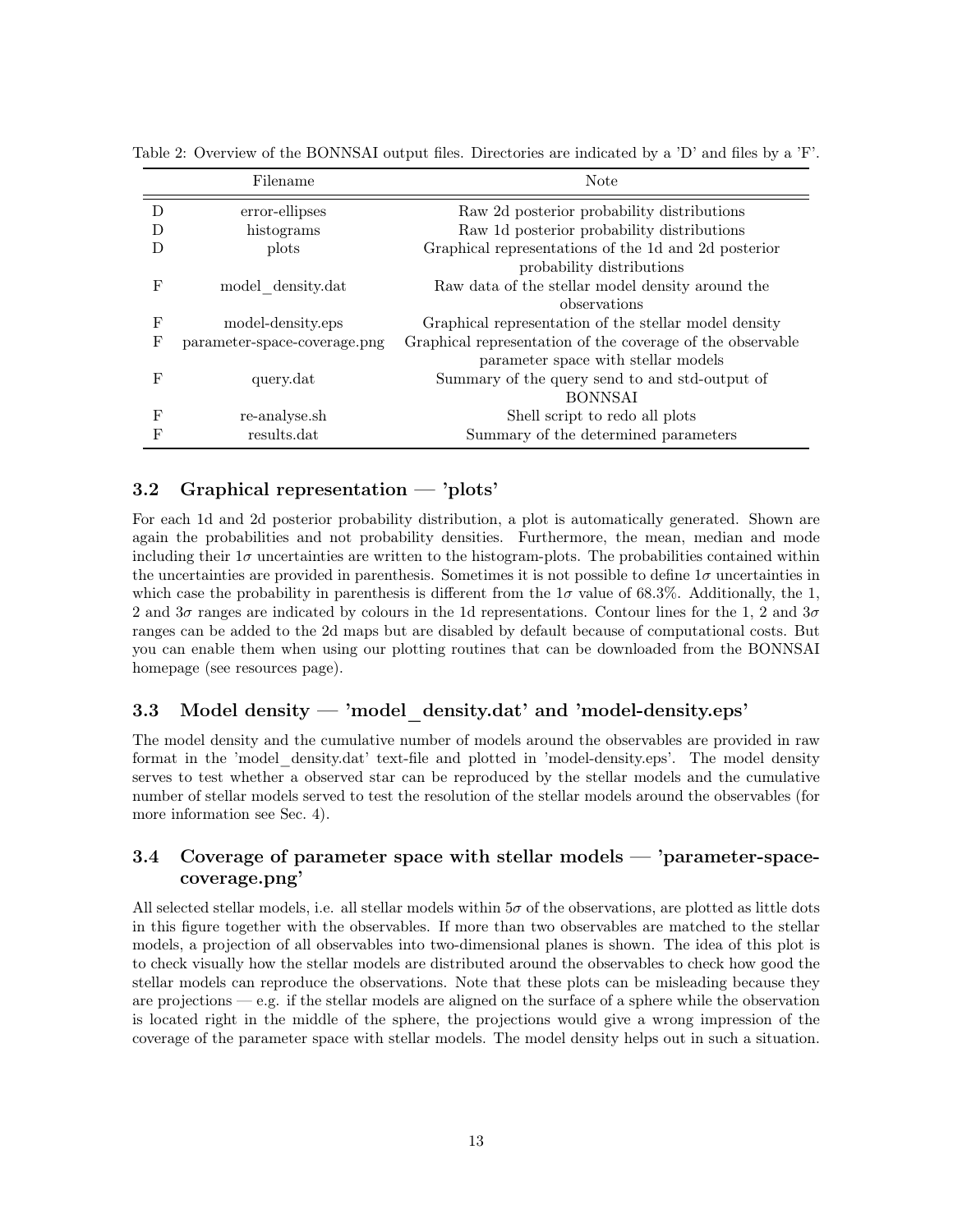### 3.5 Query — 'query.dat'

The full request and the standard output of BONNSAI are captured in the 'query.dat' file. This file can be used to immediately re-run a job.

#### 3.6 Redoing the analysis and plots  $-$  're-analyse.sh'

This shell script will re-start the analysis process of the posterior probabilities and will re-compute confidence intervals and re-plot the data. You need to download the plotting and analysing routines from the resources page to use this script.

### 3.7 Summary of results — 'results.dat'

Probably one of the most important output files. It contains all results from BONNSAI in a text-file such that they can be further processed. The first block of data contains the result of the resolution test and a summary of the goodness-of-fit (i.e. whether the stellar models reproduce the observations). The next blocks contain the results for each requested output parameter. This data contains a 'flag' which indicates whether there were problems to compute the uncertainties, followed by the dispersion of mean, mode and median. The dispersion is useful to quickly find out how broad the overall distribution of posterior probabilities of a certain stellar parameter is. The next three numbers give the mode of the posterior distribution and the  $1\sigma$  uncertainties. The last number is again the total probability contained within the uncertainties around the mode. If it is not about 68.3%, the given uncertainties are not  $1\sigma$  confidence intervals!

The same data as described above, is printed in one row following the data blocks to make it easy to further use the information. The numbers in front of the data in the blocks give the column number of a quantity.

### 4 Do the stellar models reproduce the observables?

It is a crucial aspect of our method and it is of utmost importance to check the goodness of the fit, i.e. whether a set of stellar models can actually reproduce the observations. There are several reasons why this might not be possible:

- The stellar models do not cover the star because they do not cover the mass of the observed star or the evolutionary stage (e.g. post main-sequence)
- Missing physics in the stellar models like rotation or magnetic fields
- The observed star is actually a post-interaction binary star and is therefore not covered by a set of single stellar models (note however that post binary interaction stars can look like normal single stars — maybe except for chemical peculiarities)
- The observed stellar parameters have problems (e.g. unseen binary companion), were difficult to measure or allow for degenerate solutions
- ...

BONNSAI automatically conducts two tests, a  $\chi^2$ -test and a posterior predictive check, to ensure that the stellar models do reproduce the observations for a given significance level. We say that the stellar models cannot reproduce the observables if the resolution test is passed but the  $\chi^2$ -test and/or the posterior predictive check failed for the given significance level.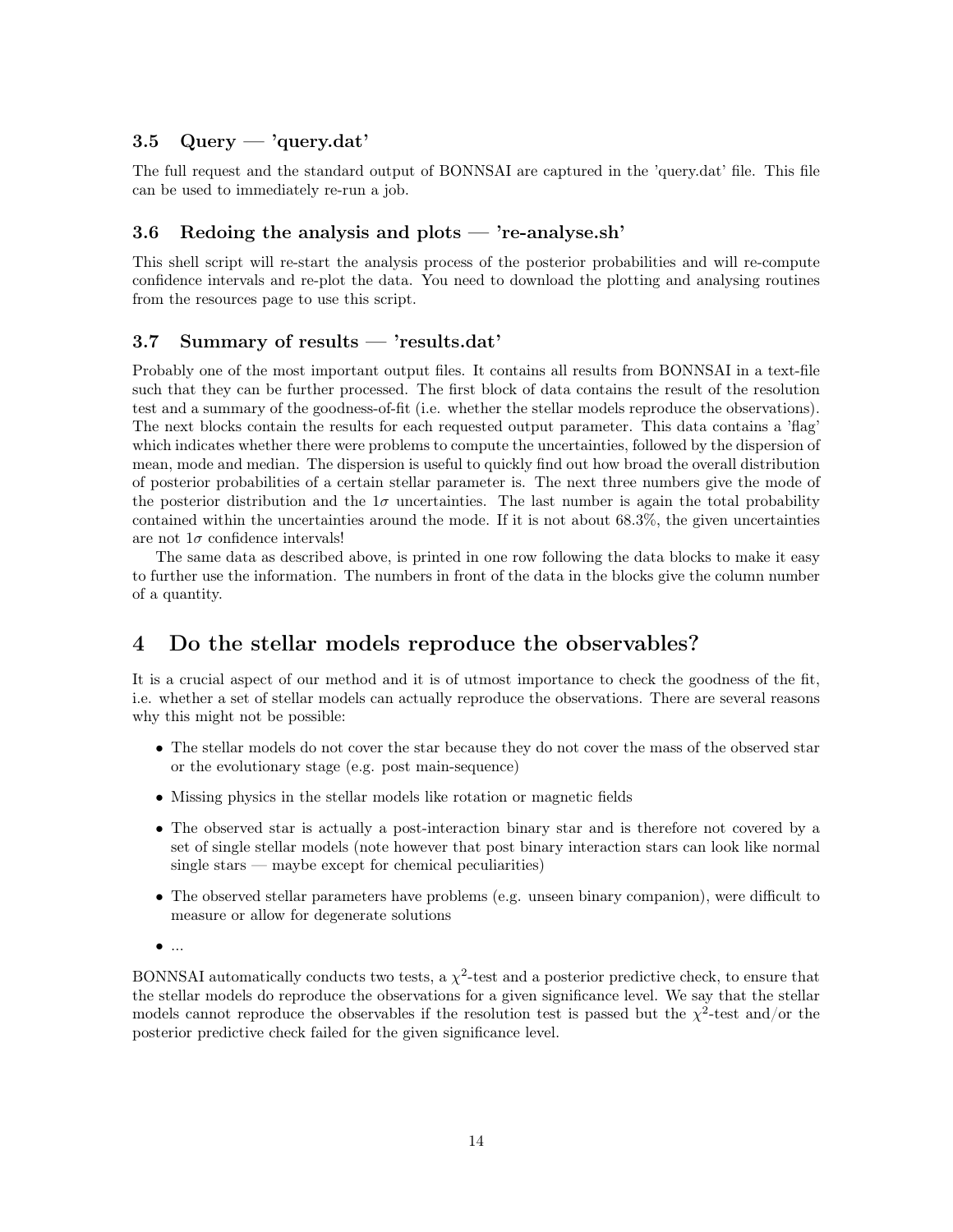#### 4.1 χ 2 -hypothesis test

In a classical goodness-of-fit test, the  $\chi^2$  of the best fitting model is compared to the  $\chi^2$ -distribution to judge upon the goodness of the best fitting model. We exactly conduct this test and say that the best-fitting model cannot reproduce the observations if the p-value of the  $\chi^2$ -test is smaller than the given significance level, i.e. if the best-fitting model deviates significantly from the observations.

#### 4.2 Posterior predictive check

In a Bayesian approach, there is more known about the estimated model parameters than just the parameters of the best-fitting model. To make use of this advantage, we conduct a so-called posterior predictive check. The idea is to compare the observables including their uncertainties to what is predicted by the stellar model for the estimated model parameters. If the deviation is "too large", we say that the models cannot reproduce the observations.

In Bayesian statistics, the model predictions are called replicated observables,  $d_{\text{rep}}$ , and are computed from the full posterior probability distribution in the same fashion as we compute the histograms or 2d probability maps of stellar parameters,

$$
p(\boldsymbol{d}_{\text{rep}}|\boldsymbol{d}) = \int_{\boldsymbol{m}} p(\boldsymbol{d}_{\text{rep}}|\boldsymbol{m}) p(\boldsymbol{m}|\boldsymbol{d}) \, \mathrm{d}\boldsymbol{m}.
$$
 (3)

From the likelihood of the observables and the posterior (predictive) probability distributions of the replicated observables (Eq. 3), we compute the probability distribution of the difference between the replicated and the original observables. We say that the stellar models cannot reproduce the observations, if the probability distribution of the difference of replicated and original observables is not compatible with being zero for the given significance level  $\alpha$ , i.e. if the probability that the difference is larger/smaller than zero is larger than  $1 - \alpha$ .

#### 4.3 Resolution test

Furthermore we have to test the resolution of the model grid to judge upon the reliability of the determined probability distribution functions. To that end, we select those 10 stellar models that are closest to the best fitting model and compare their average spacing to the observed  $1\sigma$  uncertainties. We require that the average spacing in each dimension of the parameter space of the observables is smaller than one fifth of the corresponding  $1\sigma$  uncertainty. If the resolution of the stellar models is too sparse, we do not provide any output. But you might want to consult the BONNSAI team if your observables are extremely accurately known because it can simply happen that the grid of stellar models is too sparse. We have grids with higher resolution and can potentially help you out.

### References

Bastian, N., Covey, K. R., & Meyer, M. R. 2010, ARA&A, 48, 339

Brott, I., de Mink, S. E., Cantiello, M., et al. 2011, A&A, 530, A115

Carvalho, J. C., do Nascimento, J. D., Silva, R., & DeMedeiros, J. R. 2009, ApJ, 696, L48

Deutsch, A. J. 1970, in IAU Colloq. 4: Stellar Rotation, ed. A. Slettebak, 207

Dufton, P. L., Langer, N., Dunstall, P. R., et al. 2013, A&A, 550, A109

Hunter, I., Lennon, D. J., Dufton, P. L., et al. 2008, A&A, 479, 541

Ramírez-Agudelo, O. H., Simón-Díaz, S., Sana, H., et al. 2013, A&A, 560, A29